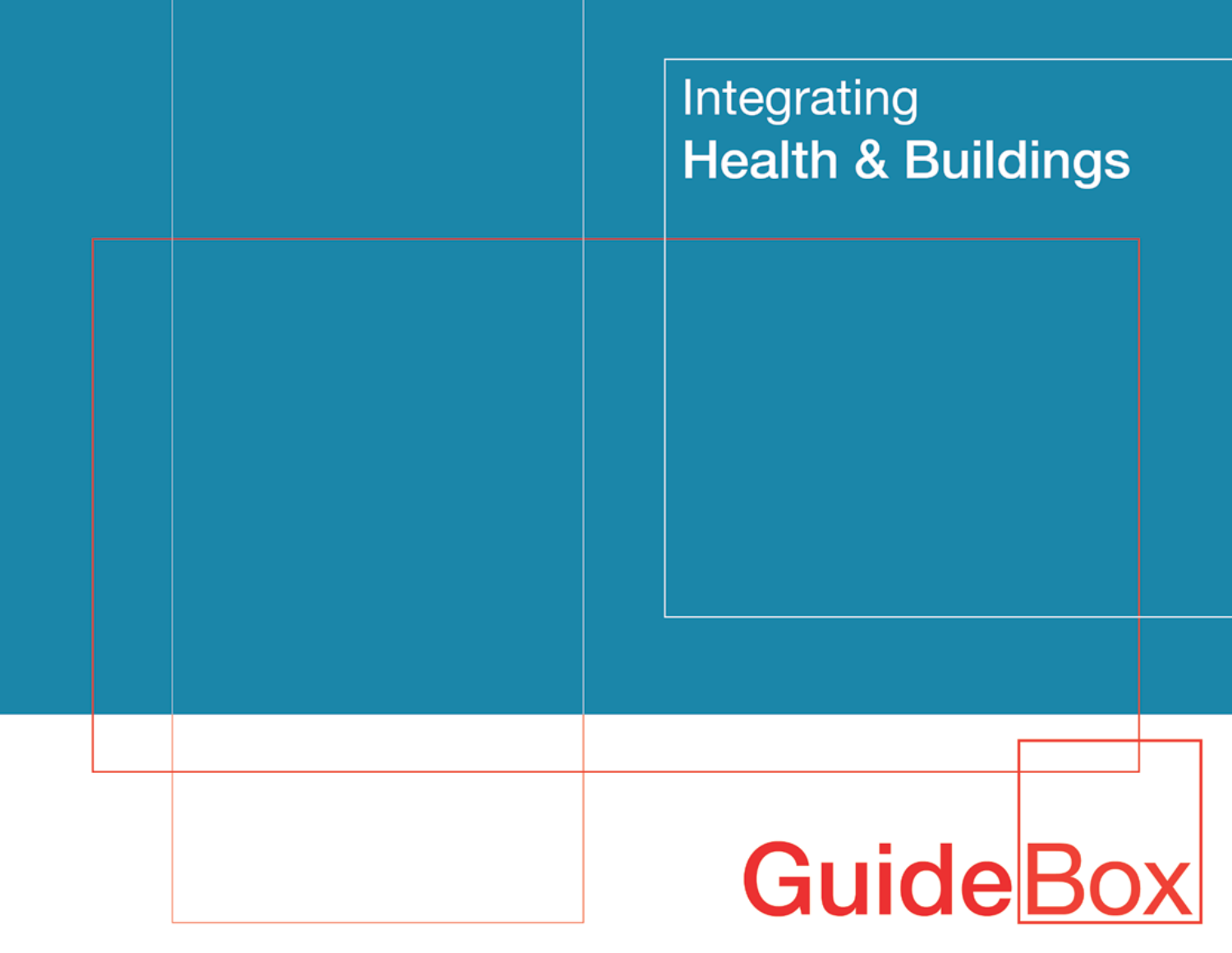How do buildings look, function, and feel?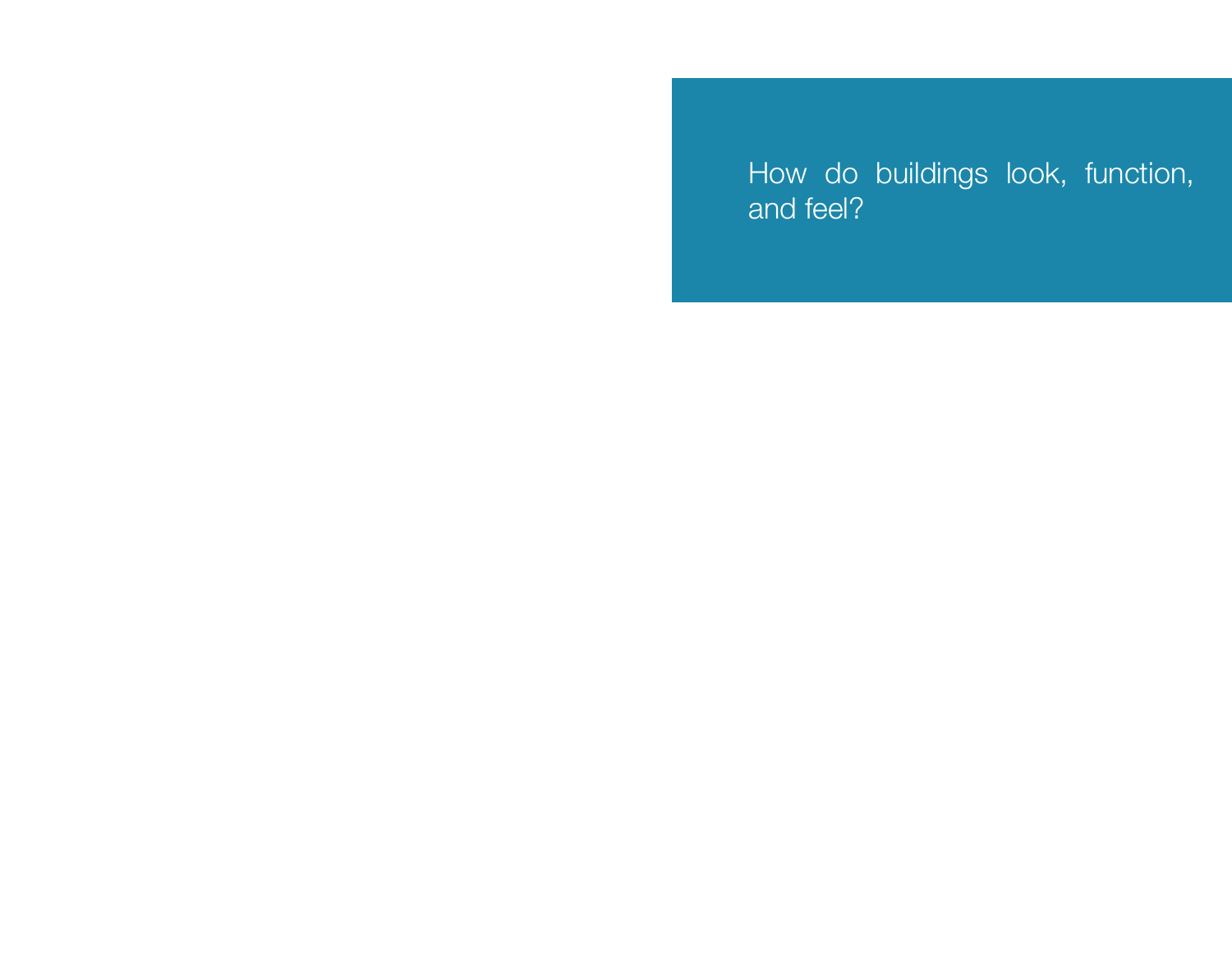

# Health & Buildings





ow our homes and buildings are located, constructed, and arranged can influence our health and well-being.<br>For example, the appearance and arrangement of our homes and buildings, in terms of size, scale, and proximity to o and arranged can influence our health and well-being. For example, the appearance and arrangement of our homes and buildings, in terms of size, scale, and proximity to one another influence our physical and mental health. It is beneficial for buildings to reflect the character of the community where they are located. This provides a sense of place which in turn results in improved physical, mental, and emotional well-being. Additionally, the indoor spaces in which we live and work can have serious impacts on our health. We spend much of our time indoors, so the materials used in home-building and construction impact our health more than we realize. The ability to access fresh air and sunlight in our buildings can improve mood and reduce anxiety.

The initial set of questions that follow offer discussion points for planning a meeting or session with a focus on health and buildings. A second list of points are provided to encourage a more detailed discussion concerning the relationship between health and buildings. These lists are not exhaustive and should be discussed while thinking about your community.

Note, some of these questions may require some advance preparation and research on the part of the organizers or facilitators.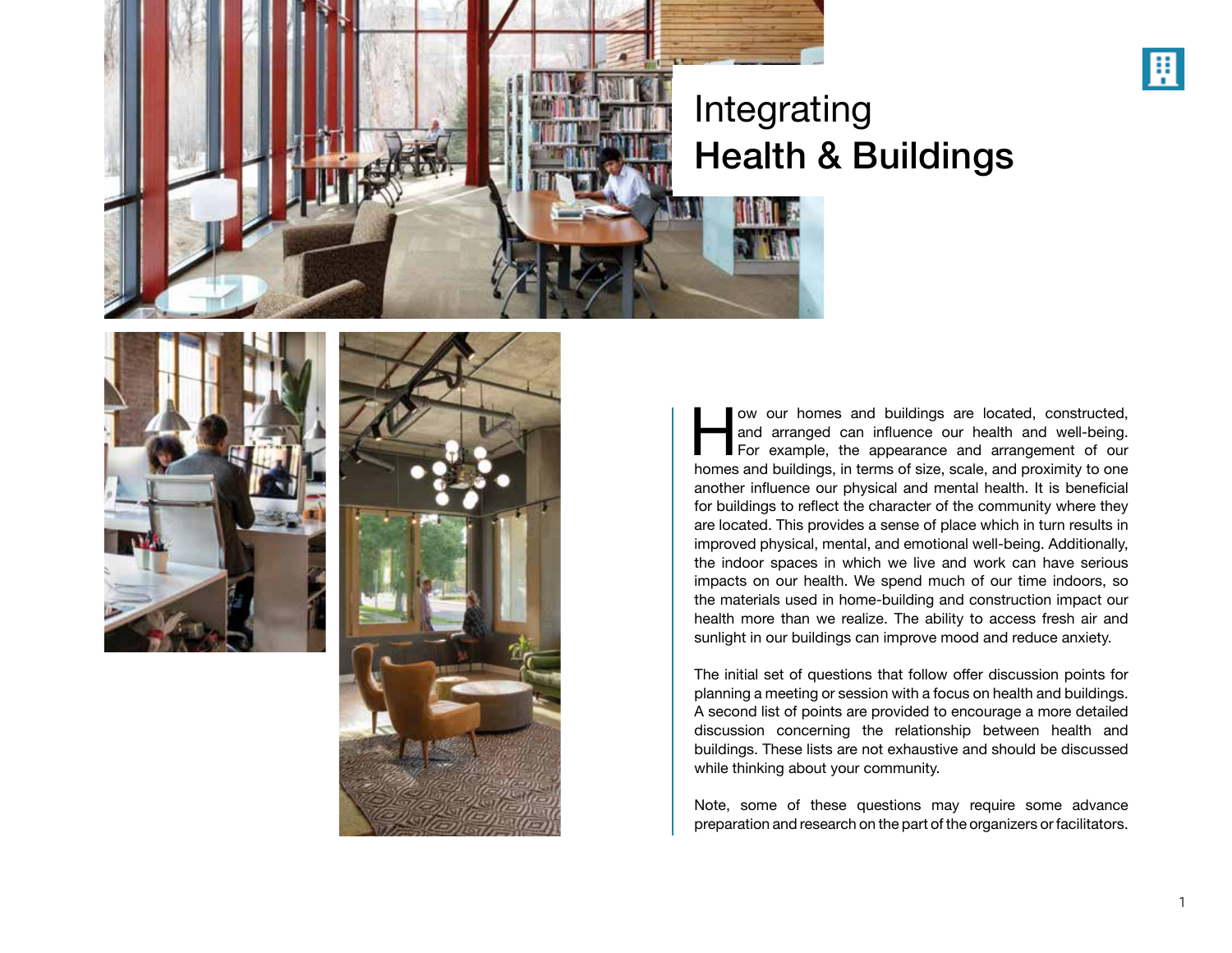## Questions for Discussion

#### What is the condition of buildings in the community? 1

What kinds of buildings are in the neighborhood or community?

**Housing** 

Employment

Education

Civic buildings (such as, libraries, district courts, recreation centers)

Public places and civic spaces Health or wellness services

Entertainment

How would you characterize construction quality and upkeep of buildings in the community?

Physical condition Energy efficiency and environmentally friendly materials Safety and accessibility

#### What kinds of buildings are in the neighborhood or community?

Air quality (contained wood-burning stove or fireplace, absence of mold or mildew, absence of radon)

Type of ventilation Toxic-free materials Absence of lead paint Accessible for all ages and abilities



#### How are buildings arranged?  $|2|$

#### How do buildings relate to the street or sidewalk?

Storefront opens to sidewalk Large or small parking lot between the street and the storefront No entrance to the storefront from street or sidewalk

#### Do building arrangements provide a sense of safety and welcome?

Adequate lighting No blank walls or alcoves Vegetation or green space is present Human activity Accessible on foot or by biking Public art

Are there vacant properties within the community? If so, are they maintained and safe?

#### How do homes and housing in the community impact residents? 3

#### Does the current housing stock meet the needs of all residents?

Affordability Housing types Single-unit homes Apartments, duplexes, or multi-unit homes Accessible housing (according to the American with Disabilities Act) Availability of housing Condition of housing

Are there high rates of displacement? Is gentrification occurring? Are there programs or opportunities to help keep residents in place?

Financing options Engaging with housing nonprofits Accessory dwelling unit programs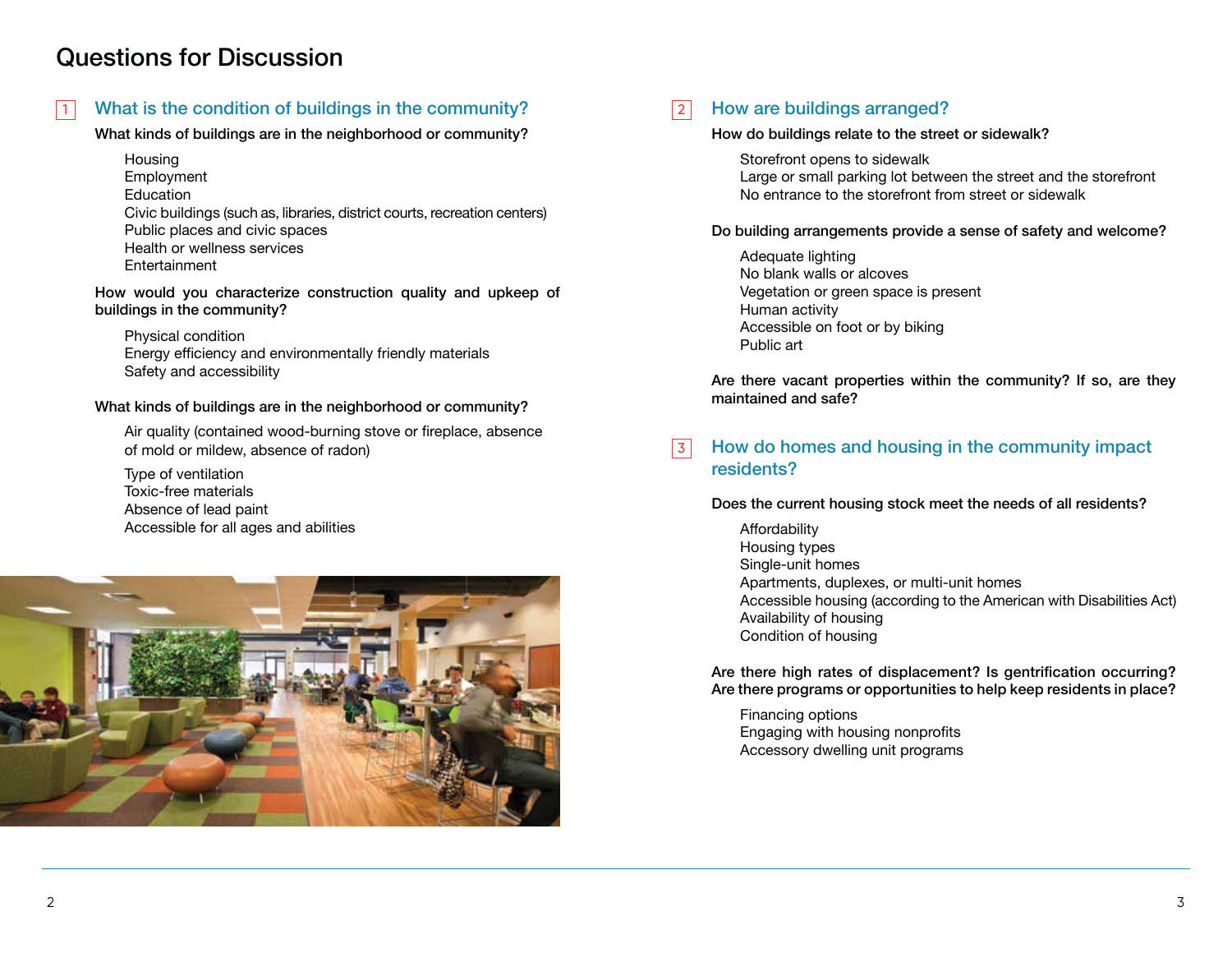## Additional Discussion Points

The following are in-depth discussion topics with a focus on the relationship between heath and buildings, and homes.

- $\Box$  Discuss the relationship between housing and health. Continue this discussion on how opportunities for affordable and other types of housing can be included in the community to ensure housing for all.
- Discuss building features that characterize the community and give the  $\Box$ community its identity. Discuss how those features contribute to physical and emotional well-being of residents.
- Discuss how mixed-use development would work in the community  $\Box$ context. (More information about mixed-use development can be found in Section 5.1 in *The Guidebook*)
- $\Box$ Discuss the relationship of buildings to the street and impacts on walkability. Discuss what would encourage walkability along streets.
	- Wide or large windows Murals or public art Variety of building colors and materials
- $\Box$ Discuss ways to ensure that future development meets design standards that promote health.

Amend plan policies and the zoning code Creating strong community support and advocacy Working with developers that support healthy design Engaging with your local officials

 $\Box$ Discuss how to utilize vacant properties or underutilized space in buildings to improve health and safety.

> Promote infill on vacant lots Community task force Nonprofit or government organizations or initiatives Community grants

#### For Further Discussion and Research

- $\Box$  Look into different examples of a community creating a task force to address quality and appearance concerns. Discuss how the community can create a similar task force that provides minor improvements and maintenance of local properties.
- Research how to retrofit homes and buildings in the community to  $\Box$ promote energy efficiency and healthy design.

Safe and accessible staircases Energy efficient windows and doors Signage encouraging users to take the stairs Additional indoor and outdoor greenery Addition of large windows and doors Courtyards or plazas Addition of ramps

- $\Box$ Research restorative spaces in buildings. Explore how to create and implement restorative spaces in schools, churches, or other public and neutral spaces.
- Research programs that provide home air filtration system or ventilation  $\Box$ upgrades and how to connect current residents in need with this opportunity.
- Research building materials and the health benefits or risks related to  $\Box$ using certain materials.